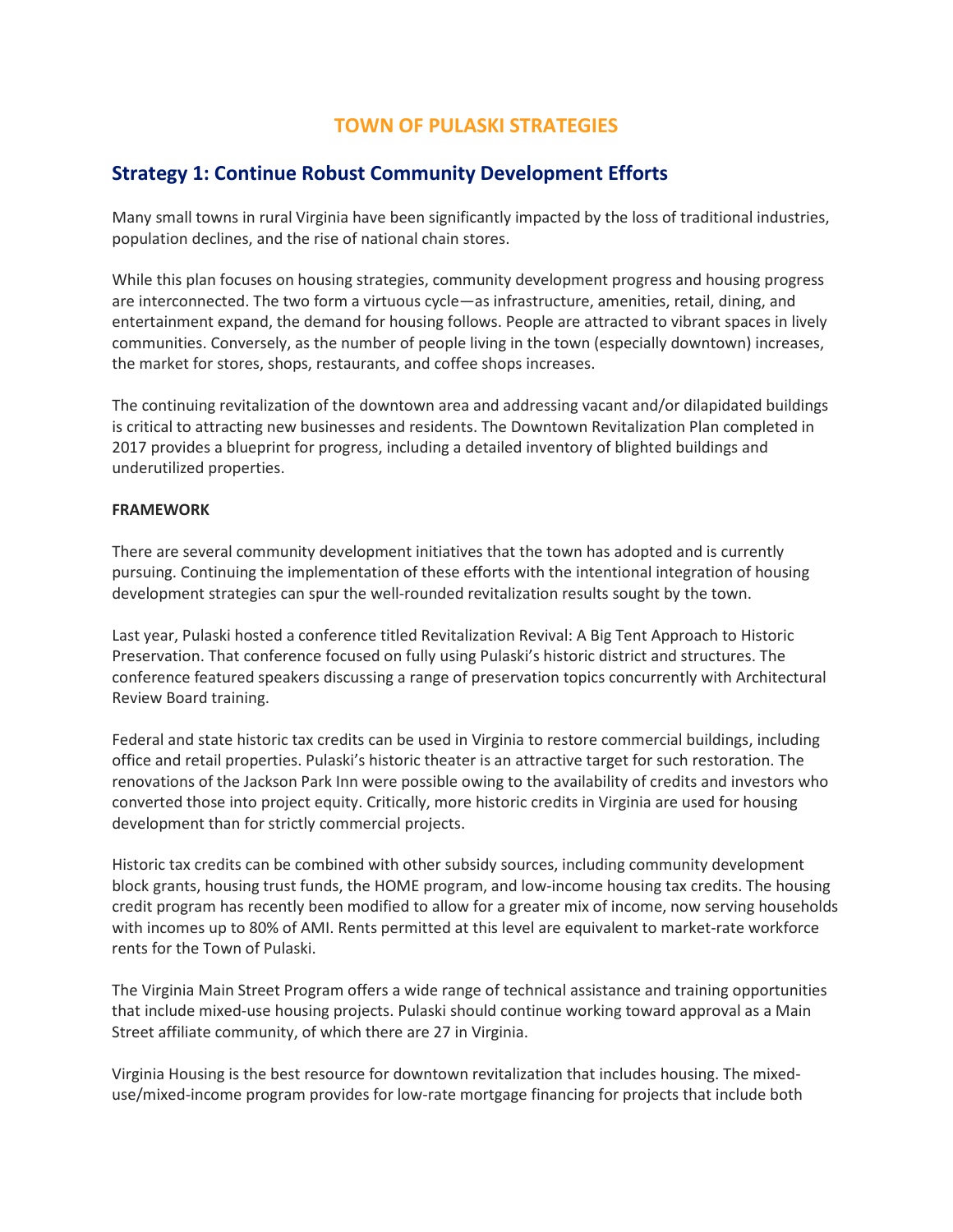housing and commercial spaces. Virginia Housing is flexible on the incomes served and will fund projects with household incomes up to 150% of AMI. Some more deeply affordable apartments are required and determined through negotiation that considers the underlying economic feasibility of the project.

# **IMPLEMENTATION PLAN**

## **Immediate:**

- **Consider the town's interest in the following approaches:**
	- o Obtain and maintain Virginia Main Street designation.
	- $\circ$  Coordinate downtown district strategies through regular meetings of Pulaski on Main with the Chamber of Commerce, town and county economic development staff, and regional organizations.
	- $\circ$  Convene monthly management team meetings to review progress on downtown revitalization activities, and continue the Pulaski Rising planning process.
	- $\circ$  Implement and expand downtown improvement projects awarded community improvement grants.
	- o Improve directional signage to the downtown district and outdoor recreation amenities.
	- o Implement walking trail designs proposed in the Pulaski Downtown Revitalization Master Plan with funding through programs such as the VDOT "Transportation Alternatives."
	- o Facilitate the sale or redevelopment of vacant commercial properties in collaboration with owners and potential investors targeting the buildings listed in the Pulaski Redevelopment and Renewal Plan and the Pulaski Downtown Revitalization Master Plan.
	- $\circ$  Review and update zoning regulations and implement an overlay zoning district for downtown to promote design guidelines and target incentive programs to businesses.
	- o Initiate a business recruitment strategy to encourage business investment in downtown and in target business sectors.
	- $\circ$  Target grant, loan, and incentive programs to property owners in downtown areas to upgrade buildings or invest in new business development.
	- $\circ$  Promote downtown residential development through updates to the zoning regulations to allow residential units in upper floors of downtown buildings and market to regional target markets.
- **Identify parcels suitable for housing:** finalize inventory of vacant parcels and underutilized buildings suitable for housing.
- **Identify owners willing to partner:** meet with owners of vacant parcels to determine motivation to sell or partner.
- **Partner with the housing authority:** engage the participation of the Pulaski Redevelopment Housing Authority (PRHA) to act as a site aggregator and land bank.

# **Short-term (next 12 months):**

- **Host a downtown housing event**: invite funders and potential development partners.
- **Host a downtown tour:** provide facts about development opportunities at various buildings and parcels.
- **Target code enforcement** for dilapidated buildings downtown.
- **Assess current zoning:** assess and modify zoning or land-use barriers to development.
- **Pursue financing options:** invite Virginia Community Development Corporation (VCDC) (equity investment) and Virginia Community Capital (flexible debt) to visit and discuss possible projects.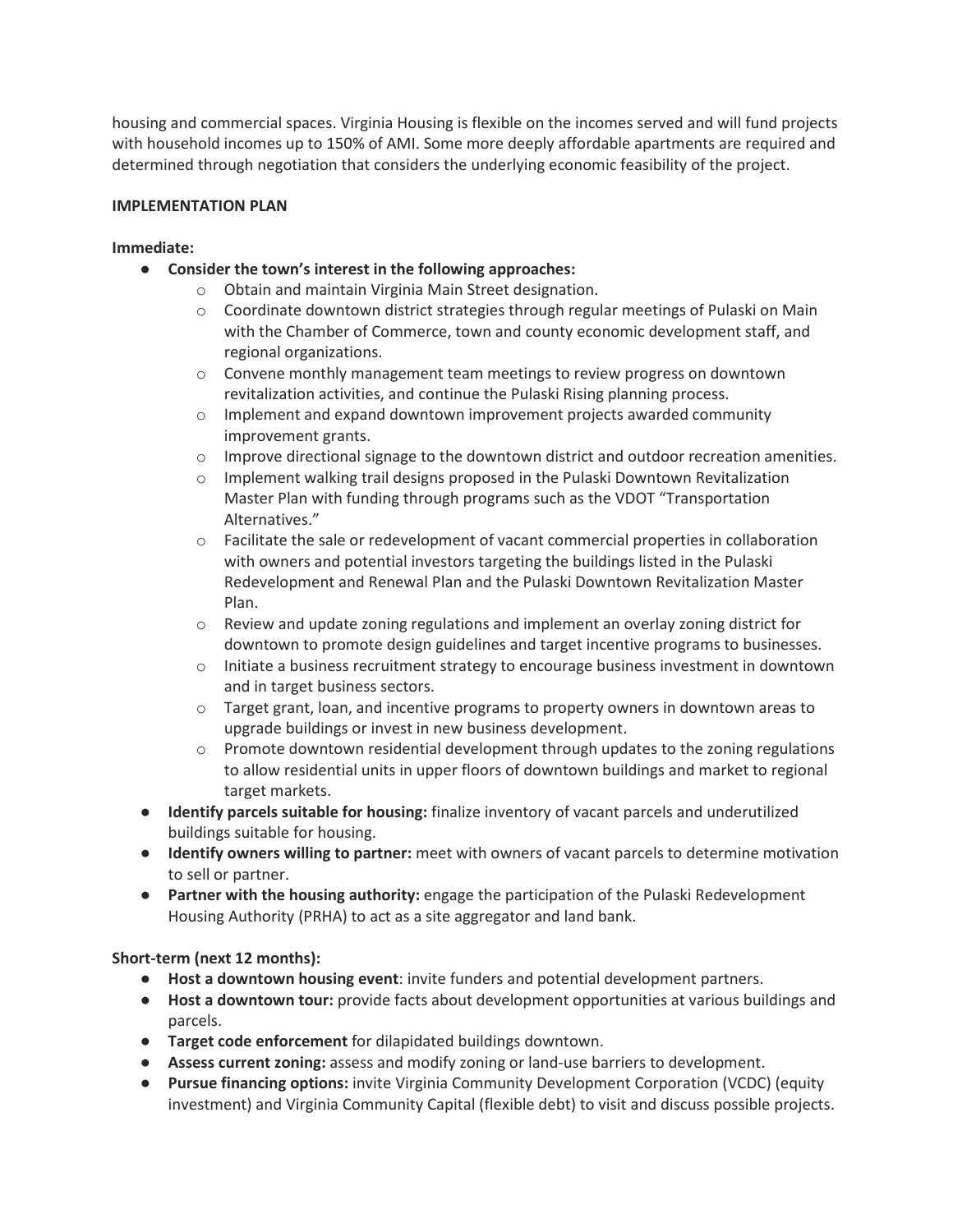- **Evaluate potential for land banking:** explore land and property acquisition line of credit for PRHA "land banking."
- **Conduct a market study** for downtown housing that can be used to help developers understand demand and the pricing.

# **Mid-term (12–24 months):**

- **Solicit development partners:** develop RFPs for property development that can be sent to potential partners.
- **Market downtown:** prepare a marketing campaign for affordable downtown living.

# **LEGAL, FINANCIAL, AND ORGANIZATIONAL CAPACITY**

● Town staff may need consulting assistance in developing project feasibility for mixed-use development.

# **FUNDING SCOPE REQUIREMENTS AND PROJECTED IMPACT**

● Funding requirements are based on the number and type of housing units developed. The town should encourage the development of a regional HTF that can help provide "gap" financing for projects.

## **POTENTIAL FUNDING SOURCES**

● Virginia Housing, Department of Housing and Community Development, NRV HOME Consortium, historic tax credits, low-income housing tax credits, Federal Home Loan Bank, Virginia Community Development Corporation, corporate partners, and healthcare systems.

## **METRICS TO EVALUATE SUCCESS**

● Dollar volume of development, number of housing units produced, square feet of commercial space, number of new businesses, number of people living downtown, and number of employees downtown.

## **RESPONSIBLE ACTORS AND THEIR ROLES**

● Town staff, Pulaski Redevelopment Housing Authority, state agencies, developers, economic development staff, realtors, and downtown businesses.

## *BEST PRACTICES FOR CREATIVE PLACEMAKING IN DOWNTOWNS: URBAN LAND INSTITUTE*

- *Begin with the end in mind: envision what you want.*
- *Bring in artists and the community early.*
- *"Mine" local assets.*
- *Engage with local artists and cultural actors.*
- *Understand and clearly state stakeholder benefits.*
- *Form partnerships across sectors.*
- *Know what critical skills are needed.*
- *Generate excitement with early wins.*
- *Provide creative (flexible) financing.*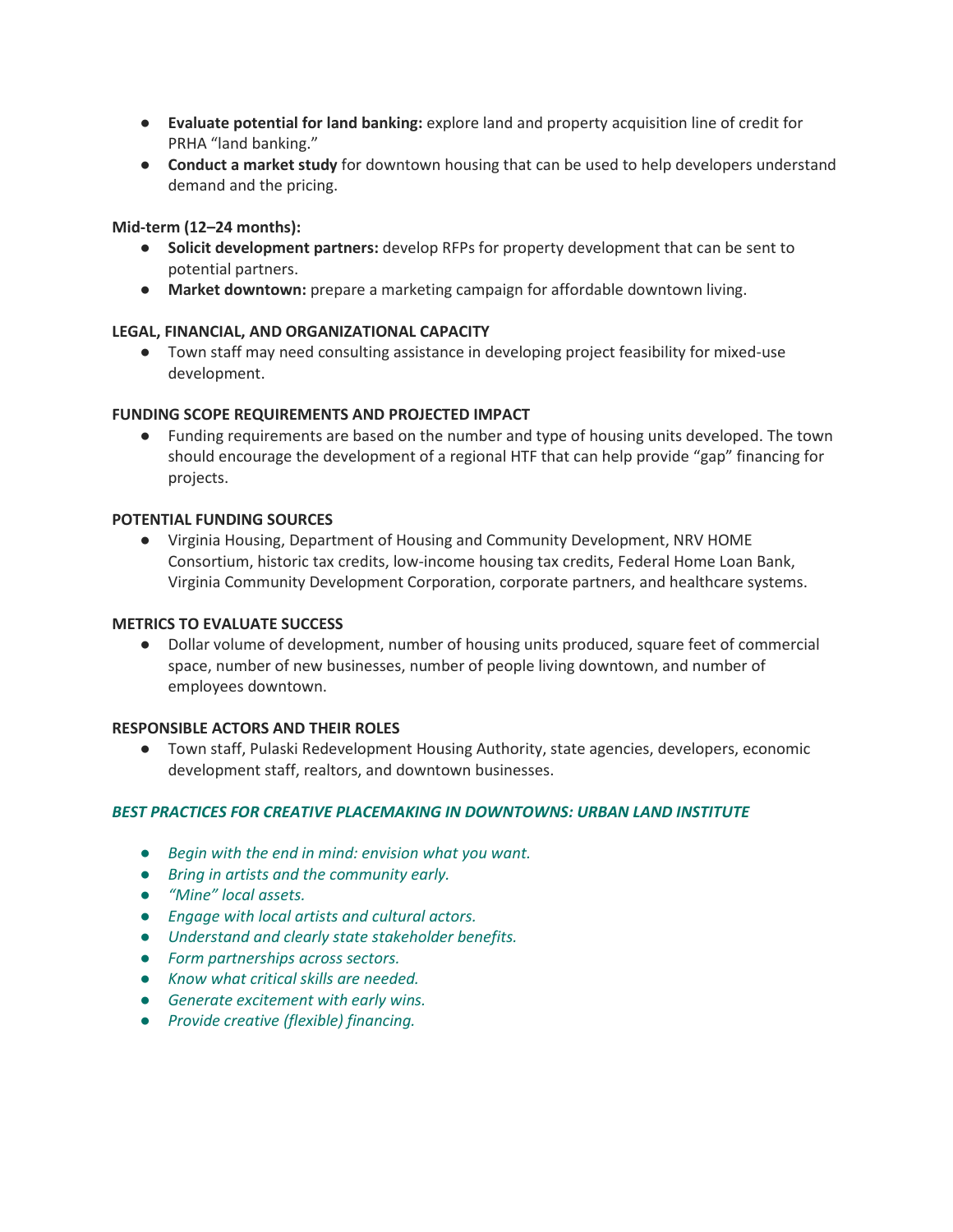# **Strategy 2: Develop a housing improvement plan using windshield survey results**

Although small towns may struggle with limited resources, their size can provide advantages over larger localities. For example, researchers can conduct robust data collection as they can sample a larger portion of the population to develop comprehensive, accurate findings. This trait is extremely helpful for housing and community development planners seeking high-quality information to make decisions.

One method for collecting information on housing conditions in an area is a "windshield survey," where researchers gather and record data on properties while driving by in a car. The same process can be done on foot as a "walking survey." Common observations include age and condition of housing, type of housing, and occupancy status. Using these findings, town staff can analyze patterns, determine gaps in investment and infrastructure, and target interventions more efficiently.

## **FRAMEWORK**

Consider accounting for the following criteria when creating a windshield housing survey:

- Age of home (corroborated by parcel records)
- Type of home (e.g., single-family or duplex)
- Size of home (corroborated by parcel records)
- Physical condition of home (create a standardized evaluation system of Poor, Fair, Good, and Excellent)
- Occupancy/vacancy status
- Noticeable safety hazards
- Available infrastructure (e.g., streetlights and sidewalks)
- Other metrics considered important by the town

Once survey data is collected, answer the following questions:

- What are the most important housing assets in the community?
	- o How can these assets be protected and preserved?
- What are the most pressing housing challenges in the community?
	- o How can the town better understand and overcome these challenges?
- Did the survey confirm any prior assumptions or prove any as unfounded?
- Are there spatial discrepancies in assets and challenges? That is, do conditions vary significantly by block or by neighborhood?

Using the survey findings, create a **housing improvement plan** to address methods of protecting neighborhood assets, including long-term homeowners and vulnerable renters. It will also craft ways to increase investments on blocks with greater needs.

Elements of this housing improvement plan may include recommendations to address the following: (1) homeowner housing stability, (2) rental housing stability, and (3) quality of housing stock. Potential strategies to consider in this plan may include the following:

- Changes to or better promotion of real estate tax relief programs.
- Strategic and targeted code enforcement to address certain blocks and property owners.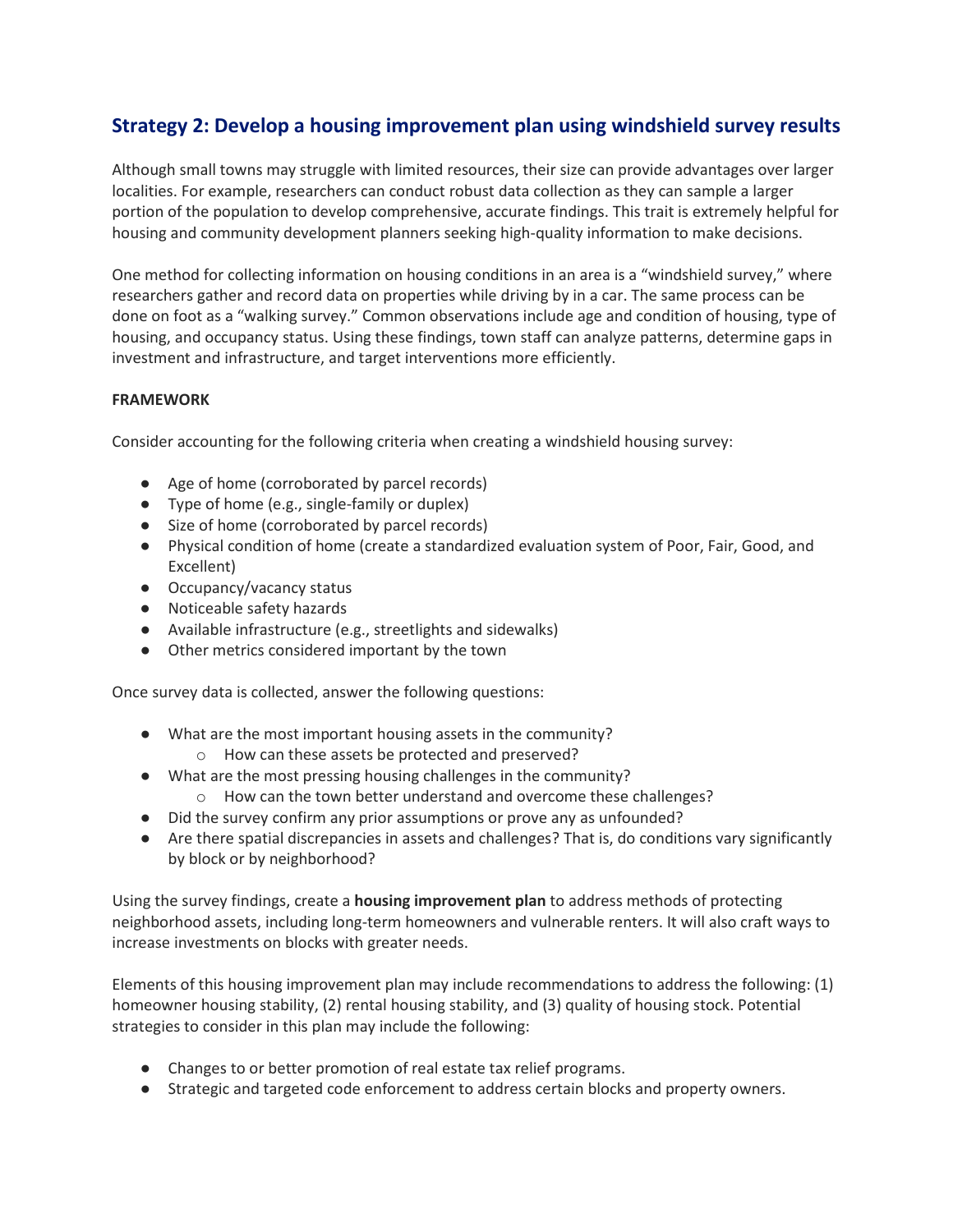- Prioritization of certain areas for weatherization and lead abatement programs.
- Proactive outreach to owners of "naturally" affordable rental properties to ensure that their tenants remain safely and affordable housed.

## **IMPLEMENTATION PLAN**

### **Immediate:**

- **Finalize survey structure and data collection methods.**
- **Create timeline:** develop a survey timeline that includes periods for collection, analysis, and developing recommendations.
- **Conduct windshield survey:** consider partnering with Virginia Tech planning students to assist with this work.

## **Short-term (next 12 months):**

- **Analyze results:** finish survey, aggregate results, and begin analysis.
- **Engage the public:** conduct a public outreach campaign to gauge the community's interest in potential improvement options and incentives. Create a visual and outcome-based campaign.
- **Produce a preliminary report:** make it available to the public and elected officials.
- **Discuss findings:** begin small-group meetings (consider online engagement platforms such as Bang the Table or MetroQuest) with property owners and neighborhood residents to discuss findings and solicit recommendations.

### **Mid-term (12–24 months):**

- **Present recommendations:** using survey results, public feedback, and research on best practices, compile a series of recommendations for improving housing conditions in town.
- **Prioritize strategies:** focus on a small set of priority strategies to begin implementation.

## **LEGAL, FINANCIAL, AND ORGANIZATIONAL CAPACITY**

- There are no legal barriers to the planned windshield survey.
- Assuming the survey work is fully funded, there are no major financial challenges. Additional funding may be required to implement strategies that arise from this work.
- The town may consider using volunteers to assist with data collection, depending on the desired survey scope.

#### **FUNDING SCOPE REQUIREMENTS AND PROJECTED IMPACT**

● This survey provides the town a strong foundation for future policy changes that improve neighborhoods. While the process does not directly improve housing conditions, it ensures that subsequent efforts are administered efficiently to maximize impact.

#### **POTENTIAL FUNDING SOURCES**

● Additional funding for deeper research work and for recommendations that require new resources may come from federal grants (CDBG and HOME), capital improvement dollars, and/or philanthropic sources.

## **METRICS TO EVALUATE SUCCESS**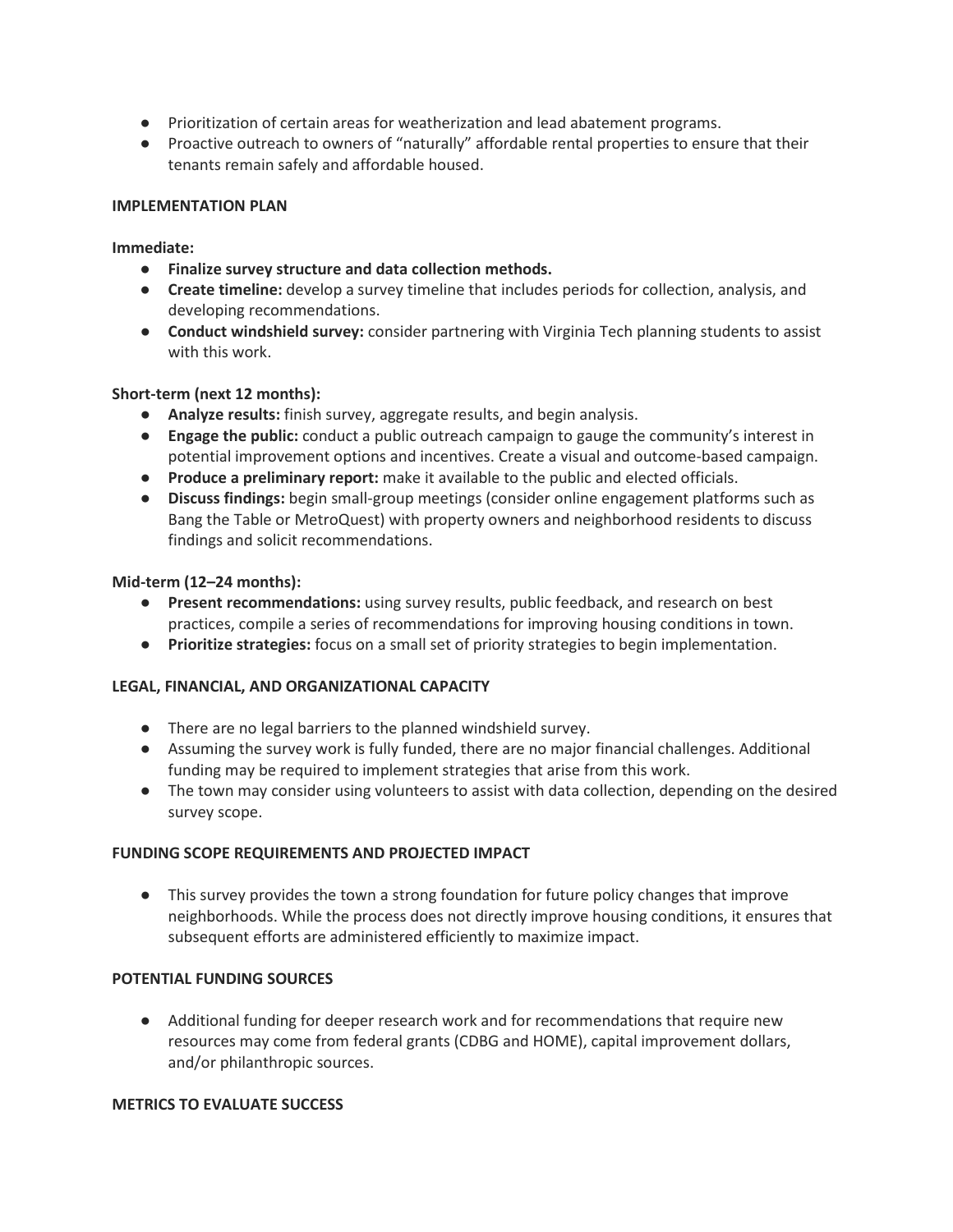- Number of homes surveyed.
- Findings released and promoted publicly.
- New strategies developed and implemented to address needs identified in research.

## **RESPONSIBLE ACTORS AND THEIR ROLES**

- Town staff will organize, lead, and conduct most of the survey work.
- The planning commission and town council will review findings and help draft and adopt strategies that arise from the work.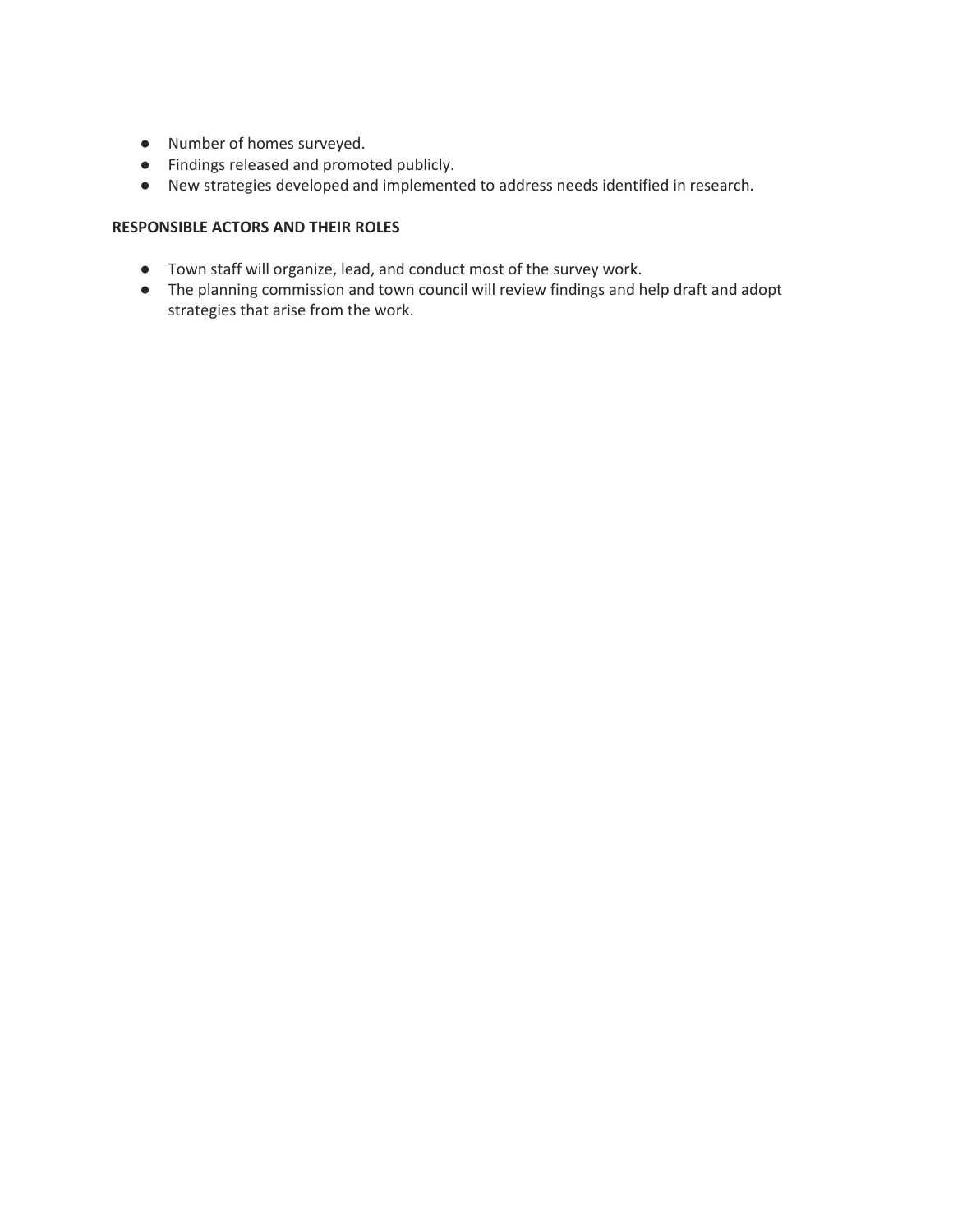# **Strategy 3: Explore potential uses for housing authority**

The Pulaski Redevelopment Housing Authority (PRHA) is governed by a board of commissioners appointed by town council and has no staff. It does not own or operate any housing communities; however, the PRHA has been used to occasionally assist the town in property acquisition. An opportunity exists to expand the role of the PRHA in the context of downtown revitalization and community development.

# **FRAMEWORK**

Redevelopment and Housing Authorities in Virginia have a wide range of powers that can be helpful to towns pursuing revitalization. The PRHA can acquire, own, hold, and sell property, allowing it to operate like a land bank for the town. The PRHA can purchase properties through market sale transactions and combine them with other parcels to create attractive development sites.

The organization can also acquire deteriorated and blighted property to address substandard housing conditions in the downtown area, later demolishing or rehabilitating the properties. The town has some properties that are severely tax delinquent, and the authority can receive those properties from the town in lieu of a tax sale. Virginia code explicitly approves this kind of training transaction under the direct sale provision in 58.1-3970.1. Certain requirements must be met to direct sell the property, one of which is that the assessed value must be less than \$75,000.

Authorities also play a role in the establishment of redevelopment and conservation areas. Typically, the designation of such areas begins with the authority that makes the required findings. The designation is then approved by the governing body, the town council. Once approved, the council can grant tax abatement in these areas under certain conditions, which can can be a powerful incentive to developers.

The authority can also act as a developer and owner itself. Small communities are frequently challenged in finding developers who are willing to come to the area and undertake smaller-scale projects that may have lower returns and higher risks. The authority can assume projects that the private sector is unwilling to pursue. VCDC, the state's housing and revitalization equity fund, is willing to partner with local authorities to conduct such projects that can inspire others.

## **IMPLEMENTATION PLAN**

**Immediate:**

- **Confirm powers granted to PRHA:** review the charter and bylaws of the PRHA to determine its powers.
- **Assess PRHA interest level:** review board appointments and meet with PRHA commissioners to determine their interest in expanding activity.
- **Create conservation and redevelopment areas:** review the authority to create conservation and redevelopment areas and assess their usefulness in the town's revitalization strategy.
- **Inventory dilapidated and blighted structures.**
- **Identify potential properties:** review the list of tax-delinquent properties eligible for direct sale.

**Short-term (next 12 months):**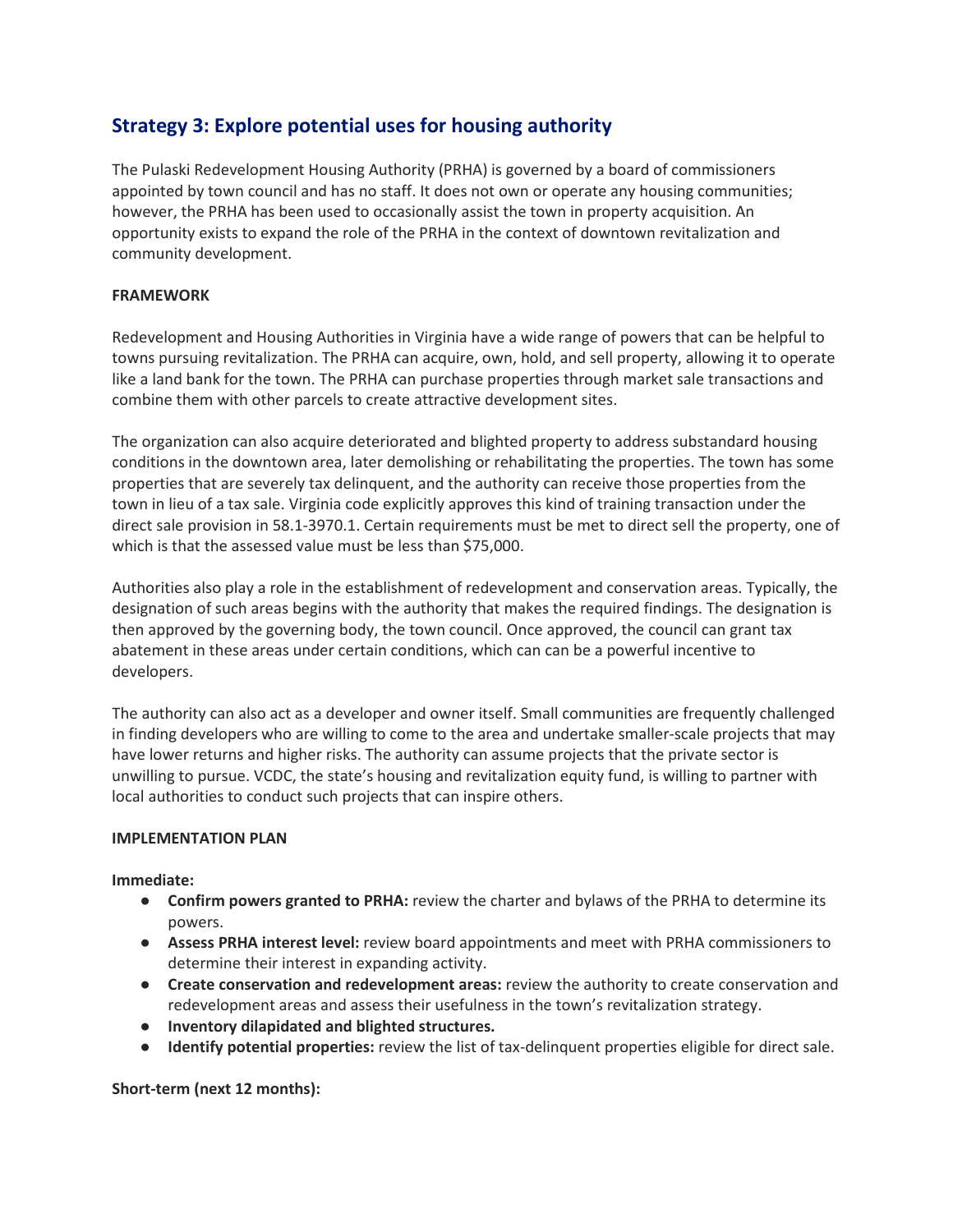- **Develop a work plan for the authority:** determine staffing needs and make necessary new board appointments.
- **Provide working capital for the authority:** seek grant support or other funding sources to act as operational funding. Grant funding may be available from Virginia Housing to conduct planning for the PRHA.
- **Begin data collection:** begin gathering data for redevelopment/conservation area designation.

## **Mid-term (12–24 months):**

- **Begin property acquisition and disposition.**
- **Create an online presence:** build a website that provides information on the authority's activities to create transparency.
- **Implement work plan:** conduct development projects as needed.

### **LEGAL, FINANCIAL, AND ORGANIZATIONAL CAPACITY**

● Although PRHA has the legal authority to undertake the activities described, it does not have the financial or organizational capacity to do so. Funding will need to be developed to support this work. The town can consider contracting for staff rather than hiring full-time staff if the activities of the PRHA do not generate sufficient income to support a staff with the necessary skills and experience.

### **FUNDING SCOPE REQUIREMENTS AND PROJECTED IMPACT**

● Dependent on the workplan.

#### **POTENTIAL FUNDING SOURCES**

● The Department of Housing and Community Development and Virginia Housing are the two most-likely funders to provide critical support.

#### **METRICS TO EVALUATE SUCCESS**

● Number of properties purchased and transferred for redevelopment or revitalization. Number of housing units produced and commercial space created.

#### **RESPONSIBLE ACTORS AND THEIR ROLES**

● Town Council, PRHA Board, developers, realtors, town staff, and consultants.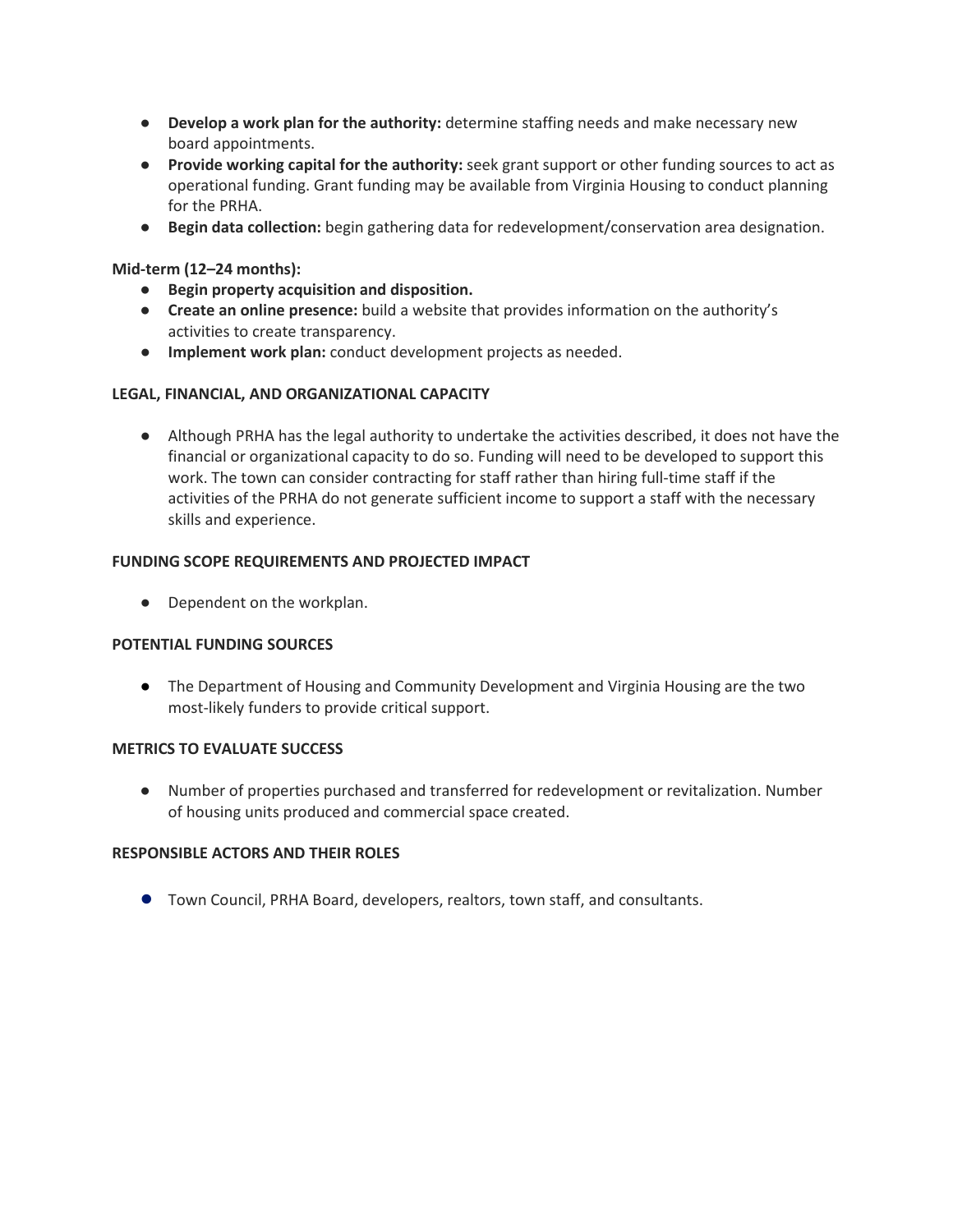# **Strategy 4: Use comprehensive plan update to explore density options and expand housing education efforts**

Comprehensive plans are a critical method for communities to have a say in their future. As the town begins its comprehensive plan update, it can educate the public about housing needs and challenges and explore creative density options for future town development. These options may include townhomes, duplexes, small apartment buildings, tiny homes, modular, or manufactured homes.

## **FRAMEWORK**

The town can consider the following steps to expand housing education efforts and encourage more diverse housing options as part of its comprehensive plan effort:

- 1. **Determine the capacity for and expectations of public engagement.** To build long-term public trust, the town must be proactive and upfront about how they solicit community input and how it is used. Questions include the following:
	- a. How will public input on housing be collected? Multiple methods, including in-person meetings, surveys, and "open office" hours are encouraged.
	- b. How will housing be incorporated into the comprehensive plan? Elevating it to a standalone chapter is recommended.
	- c. How will the results of public engagement be presented? Feedback should be aggregated and released on a rolling basis rather than withheld until the plan is completed.
- 2. **Develop a road map and timeline for engagement points with the public.** Keep to the plan. Example milestones include the following:
	- a. **Initial learning sessions** to hear directly from the community. Limited data are presented to keep the focus on live experiences. Town facilitators will not present specific plans or recommendations, and feedback generated during these meetings will guide research on housing needs and potential strategies.
	- b. **Presentations of findings** to educate the public more deeply about the issues raised in the first meetings. Facilitators should present data from this study and any additional findings germane to the town's housing priorities.
	- c. **Preliminary visioning** for the future of housing in the town. Facilitators should be prepared with specific examples of "creative density" options from similar communities across the Commonwealth to avoid hypothetical stereotypes about housing that is not traditional single-family housing.
	- d. **Discussion of recommendations** needed to achieve the common housing vision. Facilitators should be able to provide details on policy/program mechanisms that the town has or is currently implementing along with new strategies identified in previous meetings. "Guardrails" on the discussion should be placed early on, including constraints on town resources and the legal capacity under state code.
- 3. **Use the latest research on messaging and reframing to counter NIMBYism and build wide support** for innovative housing measures. For many years, housing planners and practitioners have failed to acknowledge the roots of biases and prejudices against affordable housing. We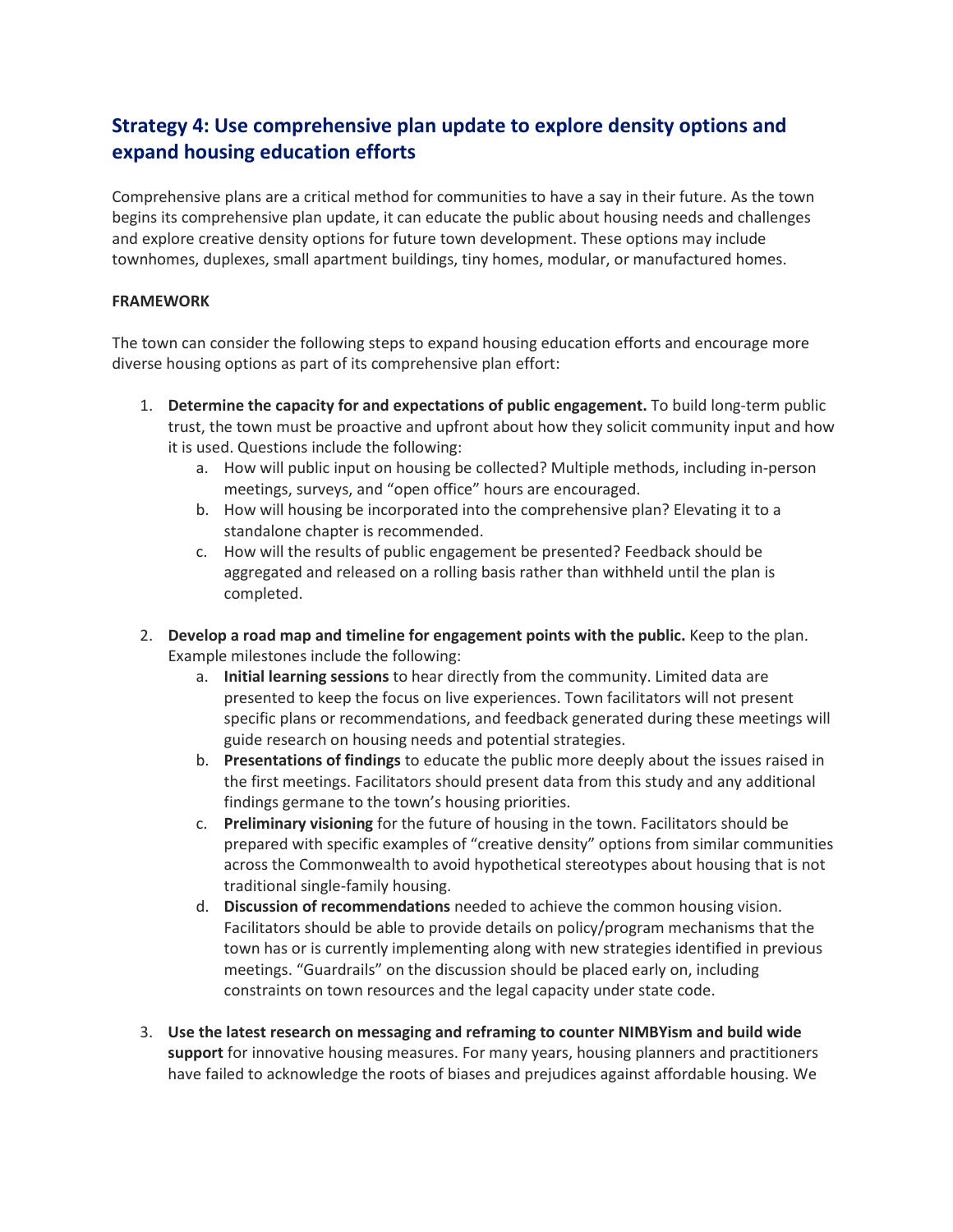often operate in the wrong conversation "framework" by using incorrect assumptions and attempting to win opponents over with data and research, which is rarely successful.

To overcome this challenge, housing advocates should shift their messaging to be values-based rather than data-based. Although data is necessary, it should play a supporting role and not a lead one.

One example of "reframing" a message for housing is to tell the "story of us" rather than the "story of them":

**STORY OF THEM:** *"This family had some back luck and now needs our help."*

**STORY OF US:** *"Our community's strength is that we come together to help our neighbors if they are struggling."*

This reorients the message away from orders and toward a values-based suggestion framework thanks to a shared belief.

Housing Forward Virginia can assist the town with this strategy component by providing additional resources and technical assistance. More information is available at housingvirginia.org/toolkits/messaging-toolkit.

## **IMPLEMENTATION PLAN**

## **Immediate:**

- **Create a dynamic public engagement plan:** begin drafting a public engagement plan for the comprehensive plan update, specifically around housing discussions. Consider online platforms such as Bang the Table and MetroQuest.
- **Seek technical assistance:** start in-depth conversations with Housing Forward Virginia staff on best practices for messaging and reframing.

## **Short-term (next 12 months):**

- **Begin public engagement:** set dates and specific agendas for public engagement meetings and activities. Craft non-traditional engagement processes, including online surveys and scheduled "open office" hours where town staff can answer questions and hear input from residents.
- **Confirm housing data findings:** review the town's data findings within this report and update current town housing trends, needs, and challenges as required to guide discussions.

## **Mid-term (12–24 months):**

● **Share findings:** collect public engagement and education responses and publish them for full transparency.

## **LEGAL, FINANCIAL, AND ORGANIZATIONAL CAPACITY**

● The town is required to regularly update its comprehensive plan by state law. Although housing is not a mandated subject to address, it has been widely incorporated as a discrete topic in recent plans of many localities across Virginia.